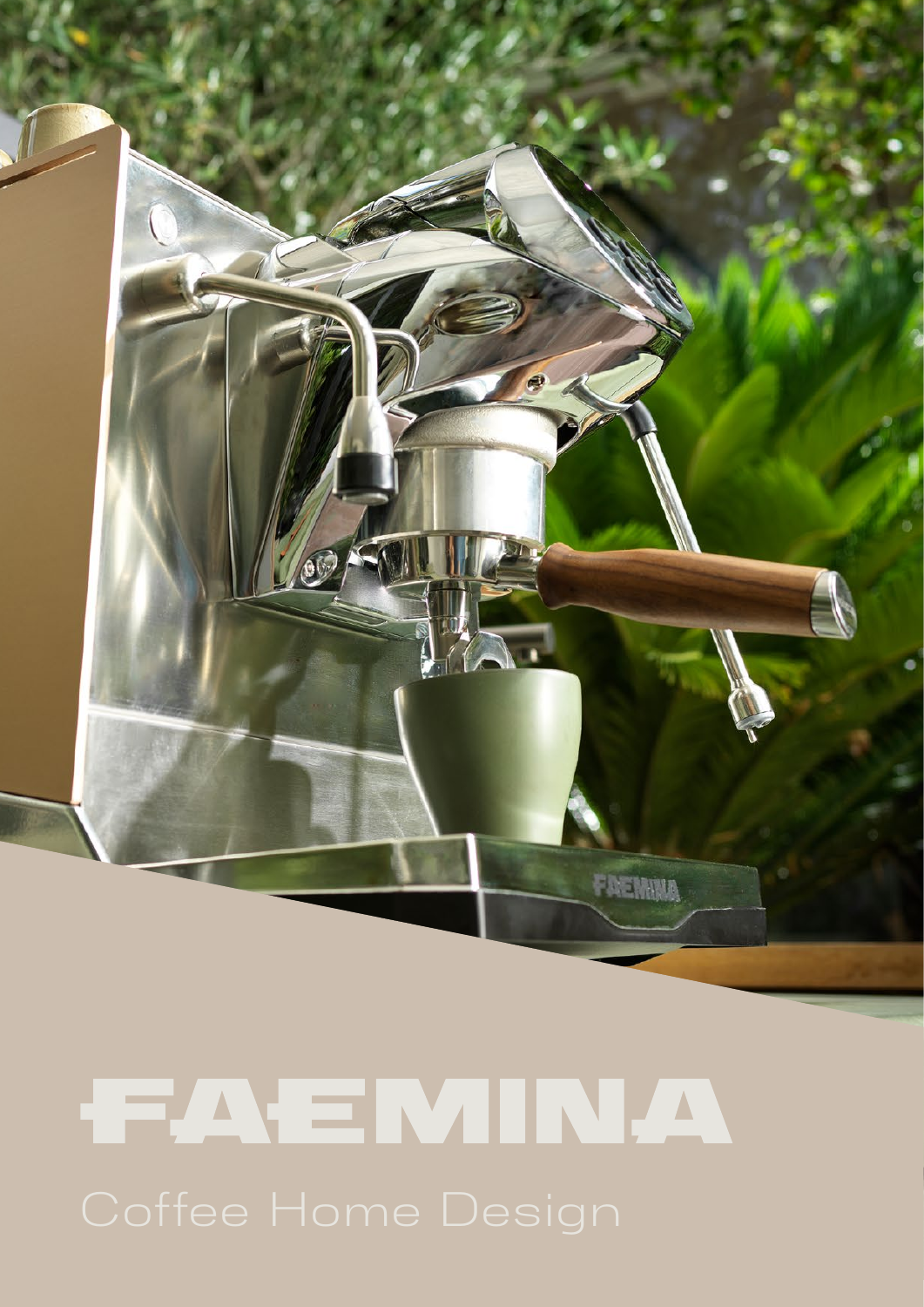# **EMINA CLA**



Satin copper Polished aluminum



Polished aluminum Dark Anodized

Coffee Groups Boiler Type Group Temperature Control 1 Dual Boiler By Display or APP BeFaema

### DIMENSIONS AND WEIGHT

Dimensions DxHxL (mm) With Carter Coffee Group low feet

Dimensions DxHxL (mm) No Carter Coffee Group with tank

Dimensions DxHxL (mm) Packaging included

Net Weight (Kg) Boiler Capacity (L) Gross Weight (Kg)

547,1 mm x 413,4 mm x 377,3 mm (418,4 Max extension)

517,2 mm x 413,4 mm x 377,3 mm (418,4 Max extension)

715 mm x 615 mm x 465 mm

35,2 Kg 2,6 L 42 Kg

# CAPACITY AND PRODUCTIVITY

- Removable Water Tank Hydraulic connection Power Resistance Service Boiler (W) Power Resistance Coffee Boiler (W) Water Softener System N° Service Boilers (L) N° Coffee Boilers Voltage (V) – Single Phase Water Tank Steam Wand Automatic Steam Wand – Autosteam Refillable water tank
- Yes 1 1 230 V Integrated 1 Yes - Optional 2,5 L Optional Kit 1900 W / 230 V 1300 W / 220 V Integrated